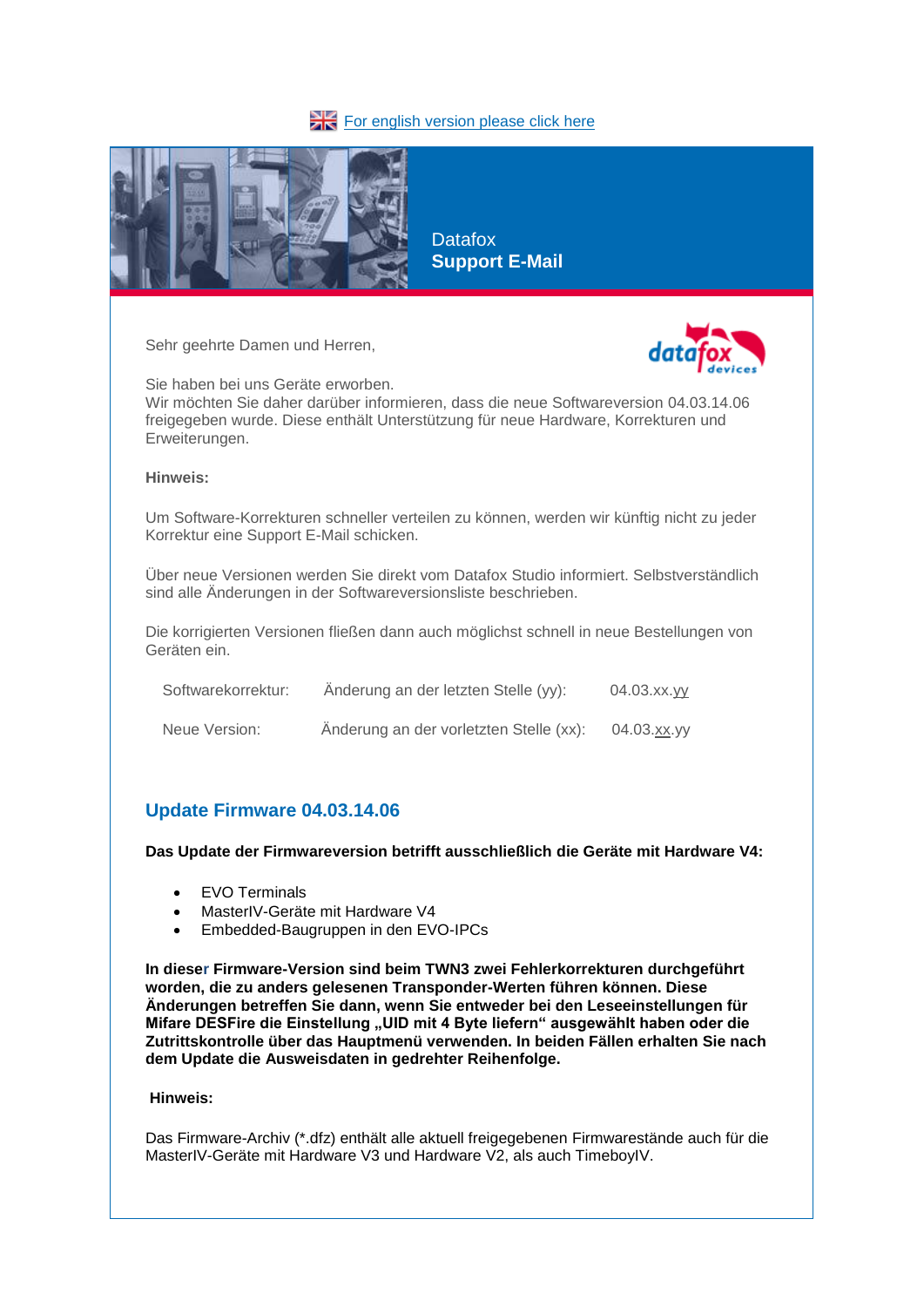## **1. Änderungen**

**DFComDLL:** Prüfung und Protokollierung der Datensatzkonsistenz

## **2. Bugfixes**

- **RFID / EVO 3.5 Universal**: U.U. falsche Transponderlesung, wenn Ausweis außerhalb der Eingabekette vorgehalten wurde.
- **Mobilfunk-Modem MC55**: Modul konnte im Status 4 hängen bleiben.
- **EVO 4.3 / Mobilfunk**: Icon "GPS" wurde anstelle "GRPS" dargestellt.
- **Zutrittskontrolle / Relais**: Datensätze bei Relaisschaltungen wurden nicht erzeugt.
- **Online-Zutrittskontrolle**: Übermittlung der PIN war nicht möglich.
- **Zutrittskontrolle im Hauptmenü**: Ausweis-Kennungen bei ZK im Hauptmenü werden nun gedreht geliefert. Damit sind diese jetzt identisch zur übrigen Zutrittskontrolle und zur Personal-Zeiterfassung.
- **KYO Cenloc**: Die Raum-ID wird nun korrekt dargestellt.
- **AE-MasterIV / PZE-MasterIV**:
	- o Listenanzeige am Gerät korrigiert.
	- o Darstellung von Nachrichten am Gerät korrigiert.
- **Legic Transponderleser / Barcode**: Scan-Vorgang nach Barcode-Lesung beschleunigt.
- **Analoge Eingänge**: Im Setup nicht zugeordnete Eingänge lösten u.U. einen Geräteneustart aus.
- **Transponder-Konfiguration im Studio**: Rücksetzen auf Default-Konfiguration wenn zugewiesen Konfiguration nicht mehr vorhanden ist.
- **DataOnCard im DatafoxStudio:** Beim Auslesen von Listen mit Binärspalte korrigiert.
- **Stichprobenbilder / EVO 4.3**: Der Bildspeicher kann wiederhergestellt werden.
- **Zutrittskontrolle**: Es wurde u.U. vom Leser ein alter Ausweis gemeldet.
- **Display**: Im WLAN-BIOS-Menü wurden u.U. ungewollte Buchstaben dargestellt.
- **Legic RFID Leser**: Verzögerung beim Beenden des Lesens eines Legic Transponders behoben.
- **Listenbearbeitung**: Fehler beim Bearbeiten von Listen bei Nutzung von Filtern korrigiert.

### **3. Erweiterungen**

- **Module:** Unterstützung neuer Module
	- o 4 analoge Strom-Eingänge, 0-20 mA
	- o 1 überwachter Eingang, 1 Ausgang
	- o 4 Ausgänge

Die vollständige Liste und weitere Details zu den Änderungen, Bugfixes und Einrichtung der neuen Funktionen finden Sie in der [Softwareversionsliste](https://swm.datafox.de/link.php?link=01_02_04_10_23) sowie im [Begleitheft für Software-](https://swm.datafox.de/link.php?link=01_02_04_10_1F)[Änderungen.](https://swm.datafox.de/link.php?link=01_02_04_10_1F)

Die neuen Versionen haben wir für Sie zum **Download** auf unserer Website bereitgestellt. Sie finden Sie in unserem Downloadbereich unter [Software.Datafox.de.](https://swm.datafox.de/link.php?link=01_02_04_10_7)

**HINWEIS:** Bitte testen Sie die neue Version - vor dem echten Einsatz - zusammen mit Ihrem Setup und Ihrer Anwendung und geben die neue Version bei Ihnen intern frei. Sofern Sie Probleme in Verbindung mit Ihrem Setup oder Ihrer Anwendung feststellen, möchten wir Sie bitten, uns das unmittelbar mitzuteilen.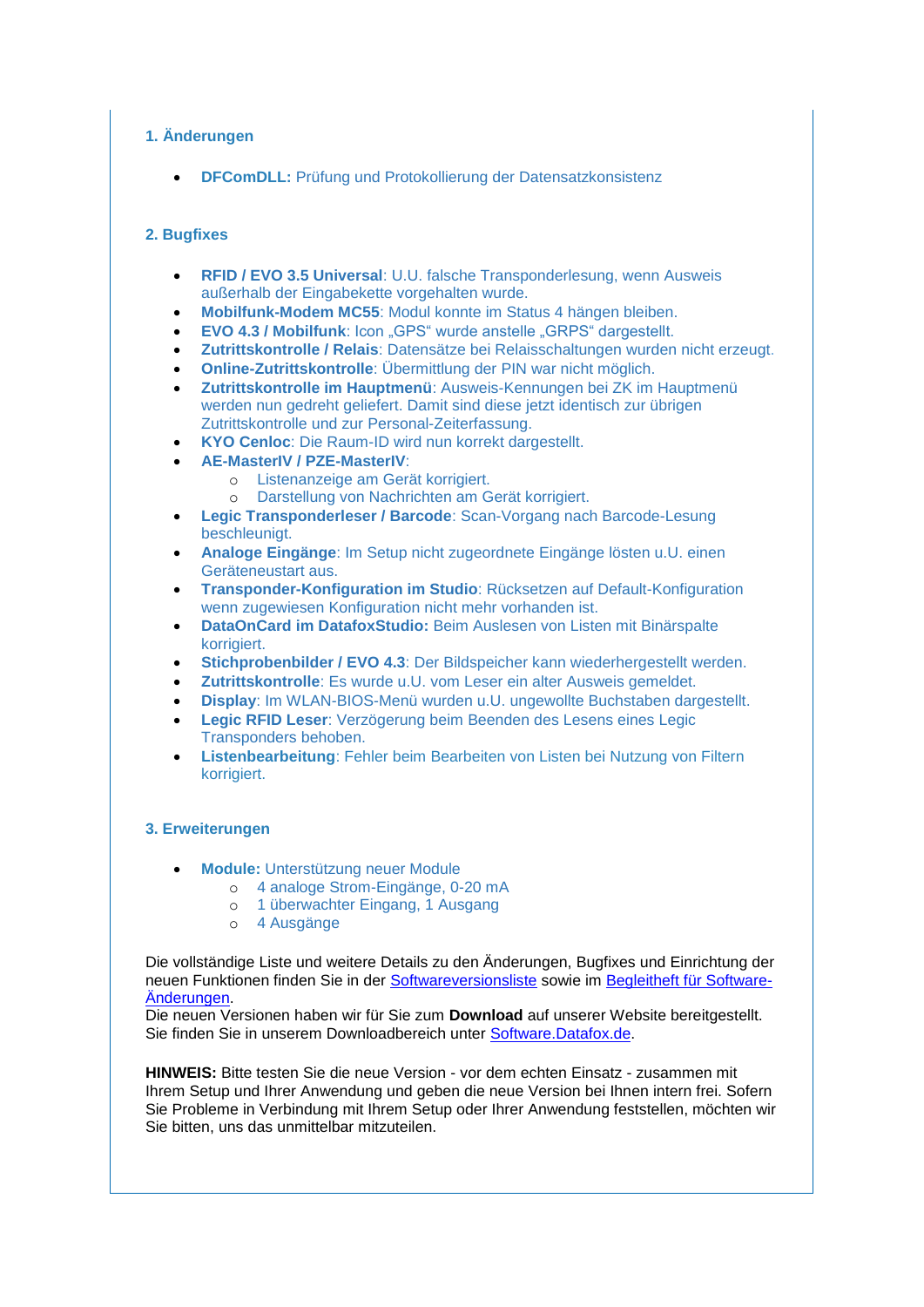Die Checkliste für den Supportfall finden Sie unter **Datafox Checkliste Supportfall**.

Sofern Sie die Geräte weiterhin mit einer älteren Firmware-Version geliefert bekommen möchten, geben Sie das bitte bei der Bestellung an. Wenn keine Angabe bei der Bestellung gemacht wird, liefern wir die Geräte mit der neuesten Version aus.

Sie haben Anregungen für uns oder Fragen? Wir freuen uns jederzeit auf Ihr Feedback und stehen Ihnen bei Rückfragen gern zur Verfügung unter: Telefon +49 (0) 36967 / 595-0 oder per E-Mail an [support@datafox.de](mailto:support@datafox.de)

Mit freundlichen Grüßen **Ihr Datafox Entwicklungsteam** 

**PS:** Nutzen Sie unsere kostenfreie [Online-Testumgebung](https://swm.datafox.de/link.php?link=01_02_04_10_3) für das Parametrieren Ihres Datafox Gerätes im Live-Modus!



For our English speaking customers:

Dear ladies and gentlemen,

you bought devices we have manufactured. We are proud to inform you that the new software release 04.03.14.06 has been released and is available now. This version supports new hardware components and contains bug fixes and enhancements.

#### **Please Note:**

In order to distribute software bugfixes quicker, we will not send a support email for each bugfix.

The Datafox Studio checks for firmware updates and informs you. The changes for each version will be documented in the software revision document, of course.

The corrected version will as well be used for fulfilling your new orders as quickly as possible.

| Software bugfix: | Change at the last position (yy):         | 04.03.xx.yy |
|------------------|-------------------------------------------|-------------|
| New Version:     | Change at the next-to-last position (xx): | 04.03.xx.yy |

# **Update Firmware 04.03.14.06**

**This update has been issued for the following devices:**

- EVO Terminals
- MasterIV devices with Hardware V4
- Embedded component of the EVO-IPCs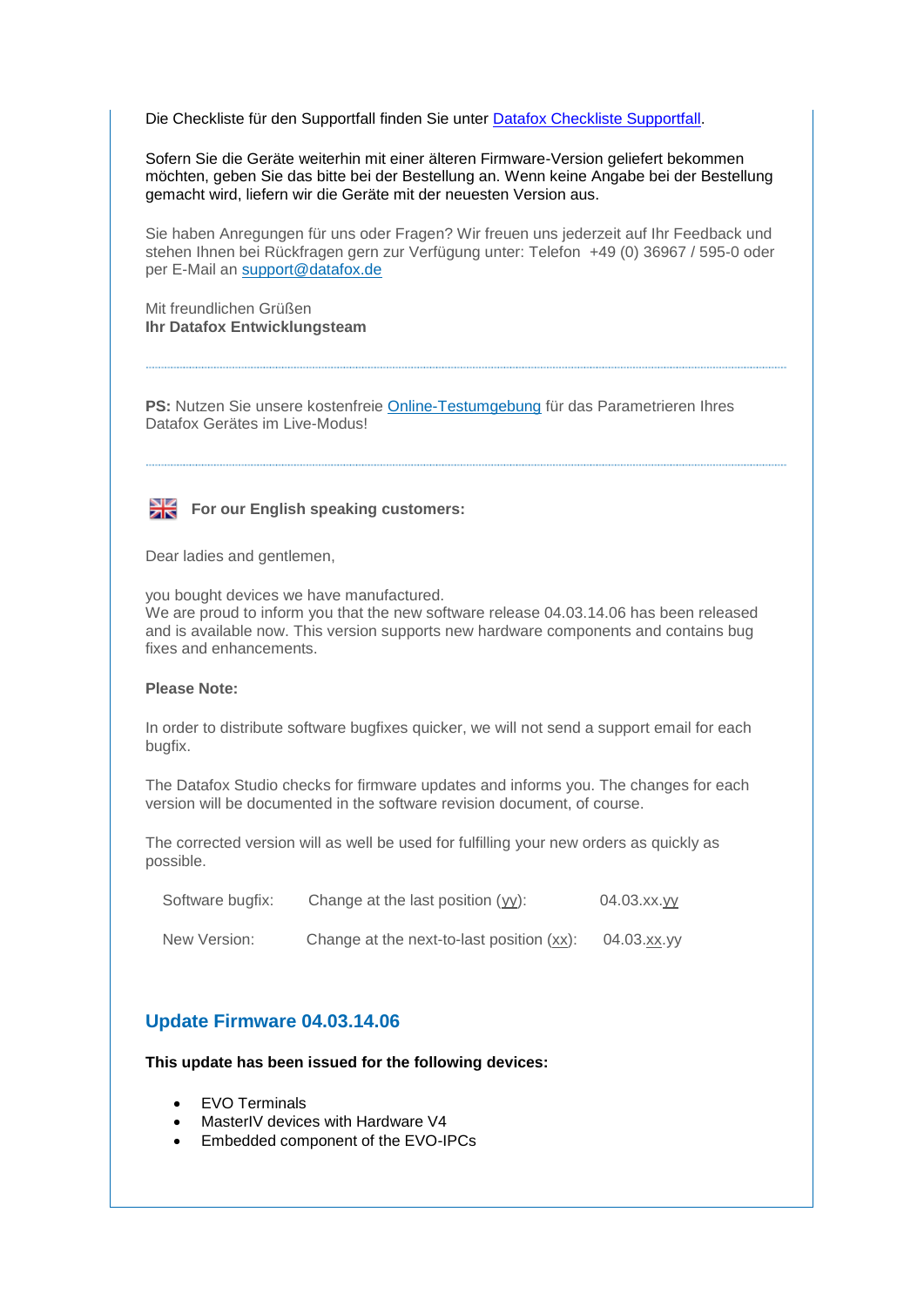**This firmware contains two bugfixes to the TWN3 RFID reader interface, which may lead to the device reporting different transponder IDs. The changes affect you when using Mifare DESFire Transponder together with the setting "UID as 4 Byte Value" or "Access check is possible in the main menu". In both cases you will now receive the transponder value in rotated format after the firmware update.**

#### **Please Note:**

The firmware archive (\*.dfz) contains all currently released firmware versions also for the MasterIV devices with hardware V3 and hardware V2, as well as TimeboyIV.

## **1. Changes**

**DFComDLL:** Consistency checks added – a protocol on failures is generated now.

#### **2. Bugfixes**

- **RFID / EVO 3.5 Universal:** A wrong transponder identification could happen if the device reads a transponder outside an input sequence.
- **Radio network modem MC55:** During startup the module could get stuck in state 4.
- **EVO 4.3 / Radio networking**: Instead of the "GPRS" icon "GPS" was displayed.
- **Access control / Relays**: Data records are created for every relay setting operation.
- **Access check in main menu**: Transponder data is now read in rotated ordering. This is the same ordering as in the other access control scenarios or the time and attendance tracking.
- **KYO Cenloc**: The Room-ID is now displayed correctly.
- **AE-MasterIV / PZE-MasterIV**:
	- o Displaying list data at the device has been corrected.
	- o Displaying messages at the device has been corrected.
- **Legic Transponder / Barcode**: Delay between scanning a barcode and reading from a Legic transponder was too long.
- **Analogue inputs**: Analog inputs not configured by the setup could lead to a device reboot.
- Transponder Configuration / Datafox Studio: Removing an alternate transponder configuration now leads to correctly reassigning the steps referencing this configuration.
- **DataOnCard / Datafox Studio**: Reading list data with a binary data column now does not truncate the binary column any more.
- **Sample foto function / EVO 4.3**: The image memory can now be recovered.
- **Access control**: Readers sent old transponder values in certain situations.
- **Display**: The wifi BIOS screen showed unintended characters in certain situations.
- **Legic RFID reader**: A delay after reading a Legic value resulted in delayed displaying or creating a data record.
- **List data editing**: A problem could occur when editing list data directly on the device using filters. This problem has been corrected.

#### **3. Enhancement**

- **Modules:** Added support for following three new modules
	- o 4 analogue current inputs, 0-20 mA
	- o 1 supervised input, 1 output
	- o 4 outputs

A comprehensive list of changes and bug fixes is available at [software revision list](https://swm.datafox.de/link.php?link=01_02_04_10_24) as well as in the [software companion.](https://swm.datafox.de/link.php?link=01_02_04_10_21)